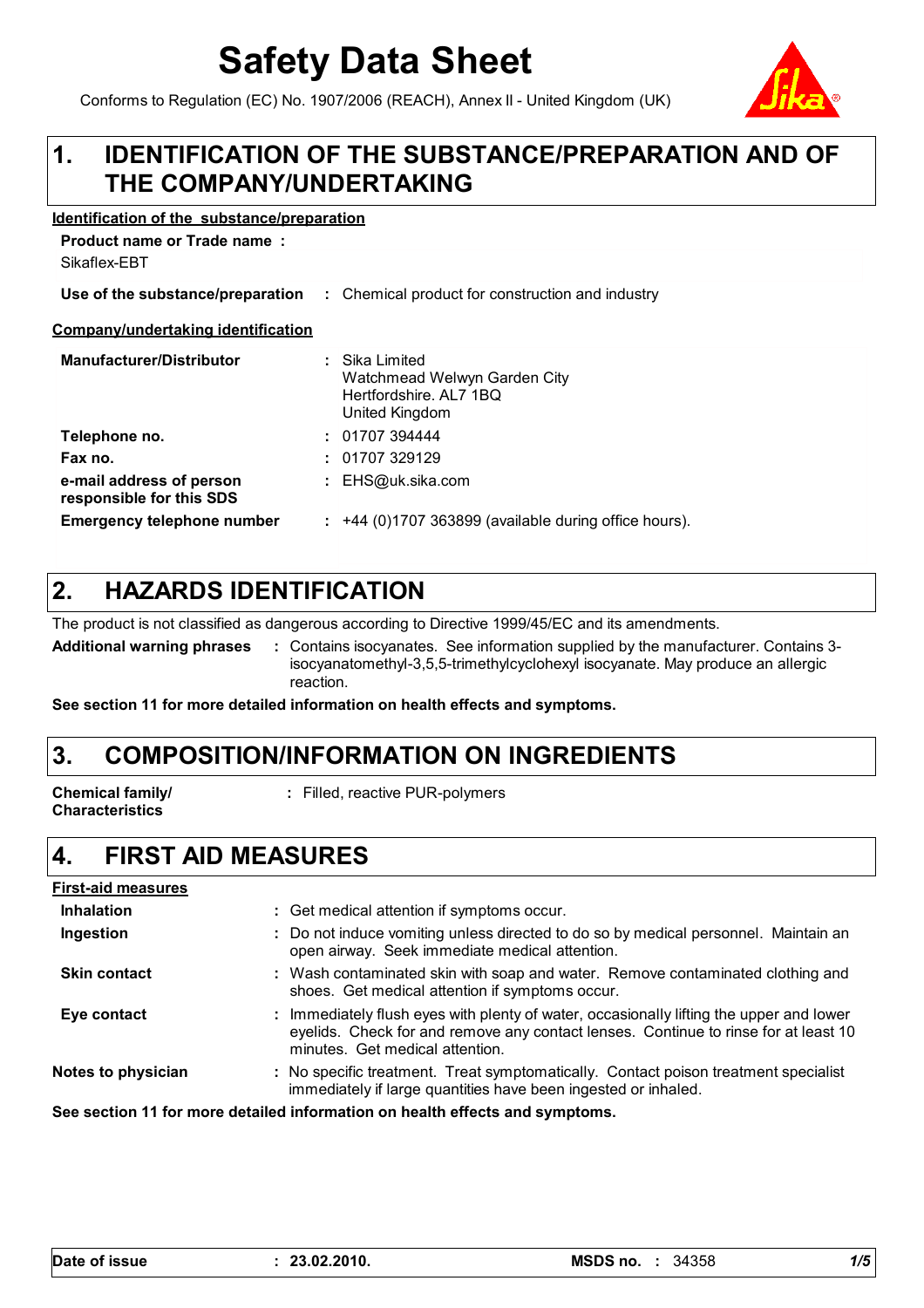#### **FIRE-FIGHTING MEASURES 5.**

| <b>Extinguishing media</b>                               |                                                                                                                                                                             |
|----------------------------------------------------------|-----------------------------------------------------------------------------------------------------------------------------------------------------------------------------|
| <b>Suitable</b>                                          | : Use an extinguishing agent suitable for the surrounding fire.                                                                                                             |
| Not suitable                                             | : None known.                                                                                                                                                               |
| <b>Special exposure hazards</b>                          | : In a fire or if heated, a pressure increase will occur and the container may burst.                                                                                       |
| <b>Hazardous combustion</b><br>products                  | Decomposition products may include the following materials:<br>carbon dioxide<br>carbon monoxide<br>halogenated compounds<br>metal oxide/oxides                             |
| <b>Special protective</b><br>equipment for fire-fighters | : Fire-fighters should wear appropriate protective equipment and self-contained<br>breathing apparatus (SCBA) with a full face-piece operated in positive pressure<br>mode. |

## **6. ACCIDENTAL RELEASE MEASURES**

| <b>Personal precautions</b>      | : Keep unnecessary and unprotected personnel from entering. Do not touch or walk<br>through spilt material. Put on appropriate personal protective equipment (see section<br>8).                                                                                                                                                                              |
|----------------------------------|---------------------------------------------------------------------------------------------------------------------------------------------------------------------------------------------------------------------------------------------------------------------------------------------------------------------------------------------------------------|
| <b>Environmental precautions</b> | : Avoid dispersal of spilt material and runoff and contact with soil, waterways, drains<br>and sewers. Inform the relevant authorities if the product has caused environmental<br>pollution (sewers, waterways, soil or air).                                                                                                                                 |
| Large spill                      | : Stop leak if without risk. Move containers from spill area. Prevent entry into sewers,<br>water courses, basements or confined areas. Contain and collect spillage with non-<br>combustible, absorbent material e.g. sand, earth, vermiculite or diatomaceous earth<br>and place in container for disposal according to local regulations (see section 13). |
| <b>Small spill</b>               | : Stop leak if without risk. Move containers from spill area. Absorb with an inert<br>material and place in an appropriate waste disposal container.                                                                                                                                                                                                          |

#### **HANDLING AND STORAGE 7.**

| <b>Handling</b>            | : Put on appropriate personal protective equipment (see section 8). Eating, drinking<br>and smoking should be prohibited in areas where this material is handled, stored and<br>processed. Workers should wash hands and face before eating, drinking and<br>smoking. Avoid contact with eyes, skin and clothing. Keep in the original container or<br>an approved alternative made from a compatible material, kept tightly closed when<br>not in use.                                                        |
|----------------------------|----------------------------------------------------------------------------------------------------------------------------------------------------------------------------------------------------------------------------------------------------------------------------------------------------------------------------------------------------------------------------------------------------------------------------------------------------------------------------------------------------------------|
| <b>Storage</b>             | : Store in accordance with local regulations. Store in original container protected from<br>direct sunlight in a dry, cool and well-ventilated area, away from incompatible<br>materials (see section 10) and food and drink. Keep container tightly closed and<br>sealed until ready for use. Containers that have been opened must be carefully<br>resealed and kept upright to prevent leakage. Do not store in unlabelled containers.<br>Use appropriate containment to avoid environmental contamination. |
| <b>Packaging materials</b> |                                                                                                                                                                                                                                                                                                                                                                                                                                                                                                                |
| Recommended                | : Use original container.                                                                                                                                                                                                                                                                                                                                                                                                                                                                                      |

## **8. EXPOSURE CONTROLS/PERSONAL PROTECTION**

**Exposure limit values**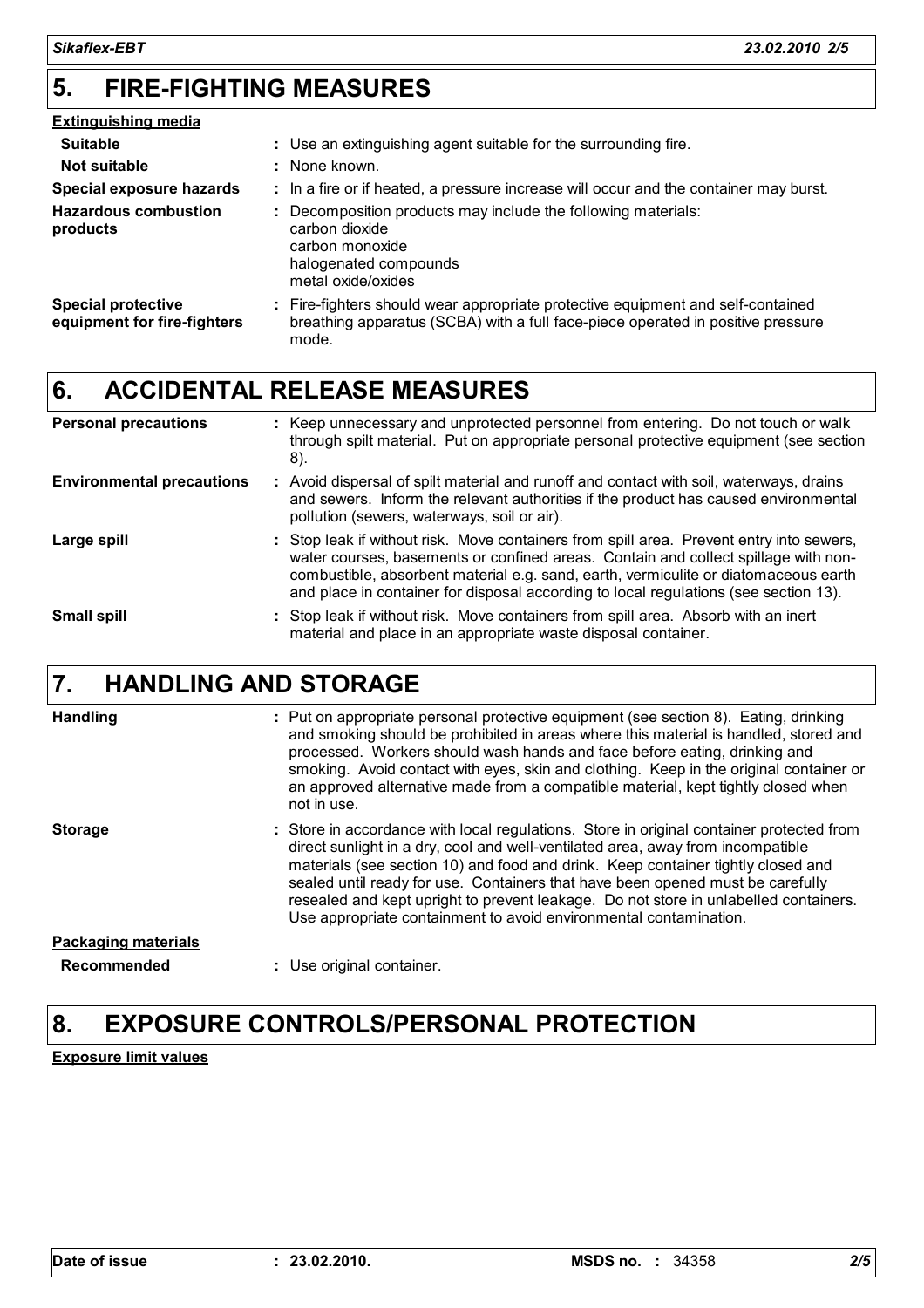| <b>Ingredient name</b><br>No exposure limit value known. | <b>Occupational exposure limits</b>                                                                                                                                                                                                                                                                                                                                                                                                                                                                                        |  |  |
|----------------------------------------------------------|----------------------------------------------------------------------------------------------------------------------------------------------------------------------------------------------------------------------------------------------------------------------------------------------------------------------------------------------------------------------------------------------------------------------------------------------------------------------------------------------------------------------------|--|--|
| <b>Recommended monitoring</b><br>procedures              | If this product contains ingredients with exposure limits, personal, workplace<br>atmosphere or biological monitoring may be required to determine the effectiveness<br>of the ventilation or other control measures and/or the necessity to use respiratory<br>protective equipment. Reference should be made to European Standard EN 689 for<br>methods for the assessment of exposure by inhalation to chemical agents and<br>national guidance documents for methods for the determination of hazardous<br>substances. |  |  |
| <b>Exposure controls</b>                                 |                                                                                                                                                                                                                                                                                                                                                                                                                                                                                                                            |  |  |
| <b>Occupational exposure</b><br>controls                 | : Good general ventilation should be sufficient to control worker exposure to airborne<br>contaminants. If this product contains ingredients with exposure limits, use process<br>enclosures, local exhaust ventilation or other engineering controls to keep worker<br>exposure below any recommended or statutory limits.                                                                                                                                                                                                |  |  |
| <b>Hygiene measures</b>                                  | : Wash hands, forearms and face thoroughly after handling chemical products, before<br>eating, smoking and using the lavatory and at the end of the working period.<br>Appropriate techniques should be used to remove potentially contaminated clothing.<br>Wash contaminated clothing before reusing.                                                                                                                                                                                                                    |  |  |
| <b>Respiratory protection</b>                            | : No special measures required.                                                                                                                                                                                                                                                                                                                                                                                                                                                                                            |  |  |
| <b>Hand protection</b>                                   | : Chemical-resistant, impervious gloves complying with an approved standard should<br>be worn at all times when handling chemical products if a risk assessment indicates<br>this is necessary. Recommended: Butyl rubber/nitrile rubber gloves.                                                                                                                                                                                                                                                                           |  |  |
| Eye protection                                           | Safety eyewear complying with an approved standard should be used when a risk<br>assessment indicates this is necessary to avoid exposure to liquid splashes, mists,<br>gases or dusts.                                                                                                                                                                                                                                                                                                                                    |  |  |
| <b>Skin protection</b>                                   | : Personal protective equipment for the body should be selected based on the task<br>being performed and the risks involved and should be approved by a specialist before<br>handling this product. Recommended: Use barrier skin cream.                                                                                                                                                                                                                                                                                   |  |  |
| <b>Environmental exposure</b><br>controls                | Emissions from ventilation or work process equipment should be checked to ensure<br>÷.<br>they comply with the requirements of environmental protection legislation. In some<br>cases, fume scrubbers, filters or engineering modifications to the process equipment<br>will be necessary to reduce emissions to acceptable levels.                                                                                                                                                                                        |  |  |

#### **PHYSICAL AND CHEMICAL PROPERTIES 9.**

| : Paste.                                               |
|--------------------------------------------------------|
| : Various.                                             |
| : Characteristic.                                      |
| Important health, safety and environmental information |
| : Closed cup: $>100^{\circ}$ C ( $>212^{\circ}$ F)     |
| : ~1.23 g/cm <sup>3</sup> [20°C (68°F)]                |
| : Insoluble in the following materials: water          |
| Dynamic: 80000 mPa·s (80000 cP)                        |
|                                                        |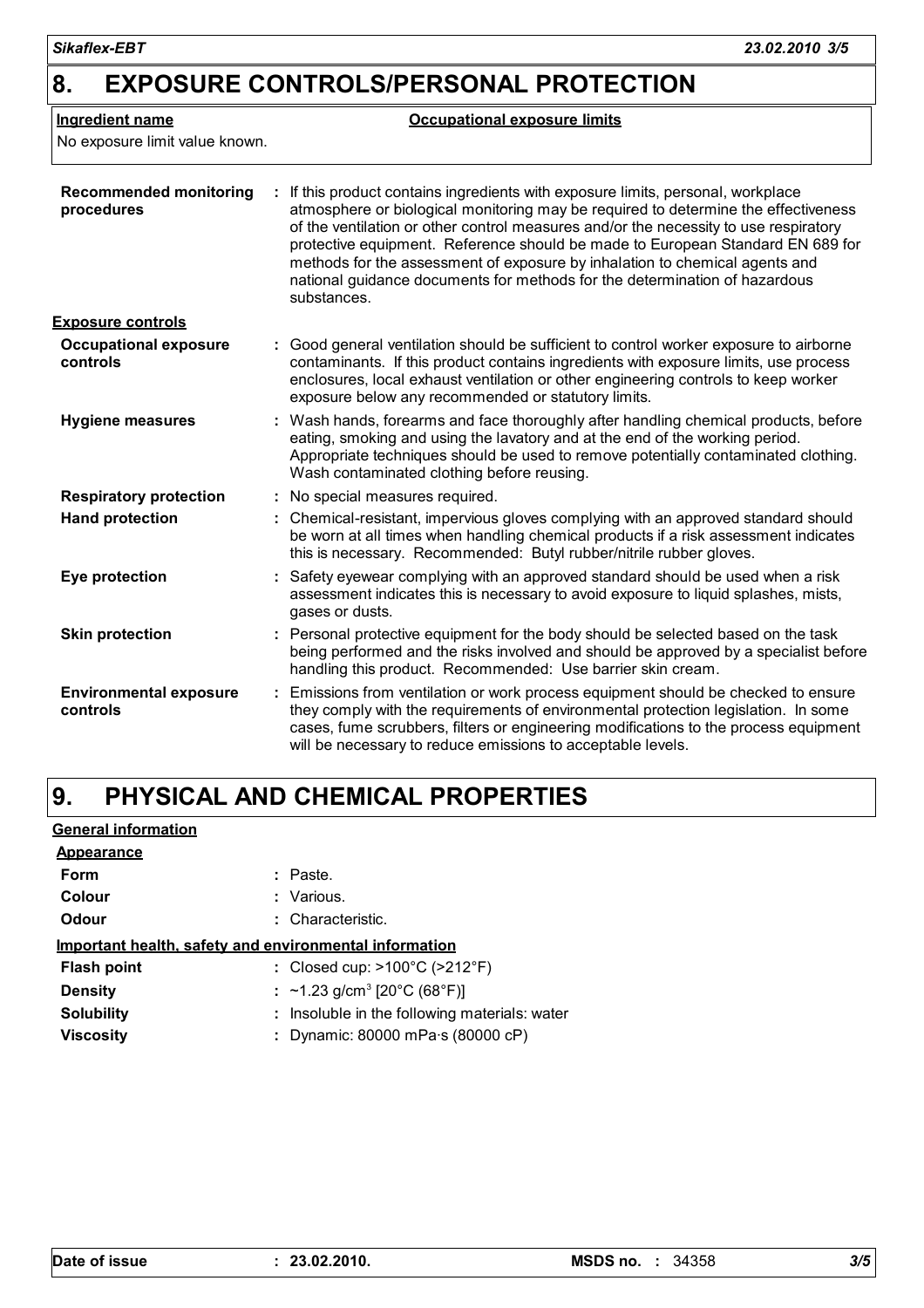## **STABILITY AND REACTIVITY 10.**

- **Stability Constant Constant Constant Constant Constant Constant Constant Constant Constant Constant Constant Constant Constant Constant Constant Constant Constant Constant Constant Constant Constant Constant Constant Co :**
- **Conditions to avoid Materials to avoid :**
- : No specific data.

**Hazardous decomposition products**

Under normal conditions of storage and use, hazardous decomposition products **:** should not be produced.

## **11. TOXICOLOGICAL INFORMATION**

## **Potential acute health effects**

| <b>Inhalation</b>      | : May cause irritation.                             |
|------------------------|-----------------------------------------------------|
| Ingestion              | : Can cause gastrointestinal disturbances.          |
| <b>Skin contact</b>    | : May cause skin irritation.                        |
| Eye contact            | : May cause eye irritation.                         |
| <b>Chronic effects</b> | : No known significant effects or critical hazards. |

## **12. ECOLOGICAL INFORMATION**

| <b>Environmental effects</b> | Avoid contact of spilt material and runoff with soil and surface waterways. Do not |
|------------------------------|------------------------------------------------------------------------------------|
|                              | empty into drains; dispose of this material and its container in a safe way.       |

## **13. DISPOSAL CONSIDERATIONS**

| <b>Methods of disposal</b>        | : The generation of waste should be avoided or minimised wherever possible. Empty<br>containers or liners may retain some product residues. This material and its container<br>must be disposed of in a safe way. Dispose of surplus and non-recyclable products<br>via a licensed waste disposal contractor. Disposal of this product, solutions and any<br>by-products should at all times comply with the requirements of environmental<br>protection and waste disposal legislation and any regional local authority<br>requirements. Avoid dispersal of spilt material and runoff and contact with soil,<br>waterways, drains and sewers. |
|-----------------------------------|------------------------------------------------------------------------------------------------------------------------------------------------------------------------------------------------------------------------------------------------------------------------------------------------------------------------------------------------------------------------------------------------------------------------------------------------------------------------------------------------------------------------------------------------------------------------------------------------------------------------------------------------|
| European waste catalogue<br>(EWC) | : 08 04 10 waste adhesives and sealants other than those mentioned in 08 04 09                                                                                                                                                                                                                                                                                                                                                                                                                                                                                                                                                                 |
| Packaging                         | : Completely emptied packaging or practically empty packaging containing dried/cured<br>residues, once relieved of all pressure can be disposed of as non-hazardous waste.<br>Packaging may still contain hazardous residues and disposal should undertaken by a                                                                                                                                                                                                                                                                                                                                                                               |
|                                   | licensed waste contractor.<br>Any disposal practice must be in compliance with local and national laws and<br>regulations.                                                                                                                                                                                                                                                                                                                                                                                                                                                                                                                     |

#### **14. TRANSPORT INFORMATION**

## **International transport regulations**

| ADR                     |    |  |
|-------------------------|----|--|
| Not regulated.          |    |  |
| <b>IMDG</b>             |    |  |
| Not regulated.          |    |  |
| <b>Marine pollutant</b> | N٥ |  |
| IATA                    |    |  |
| Not regulated.          |    |  |